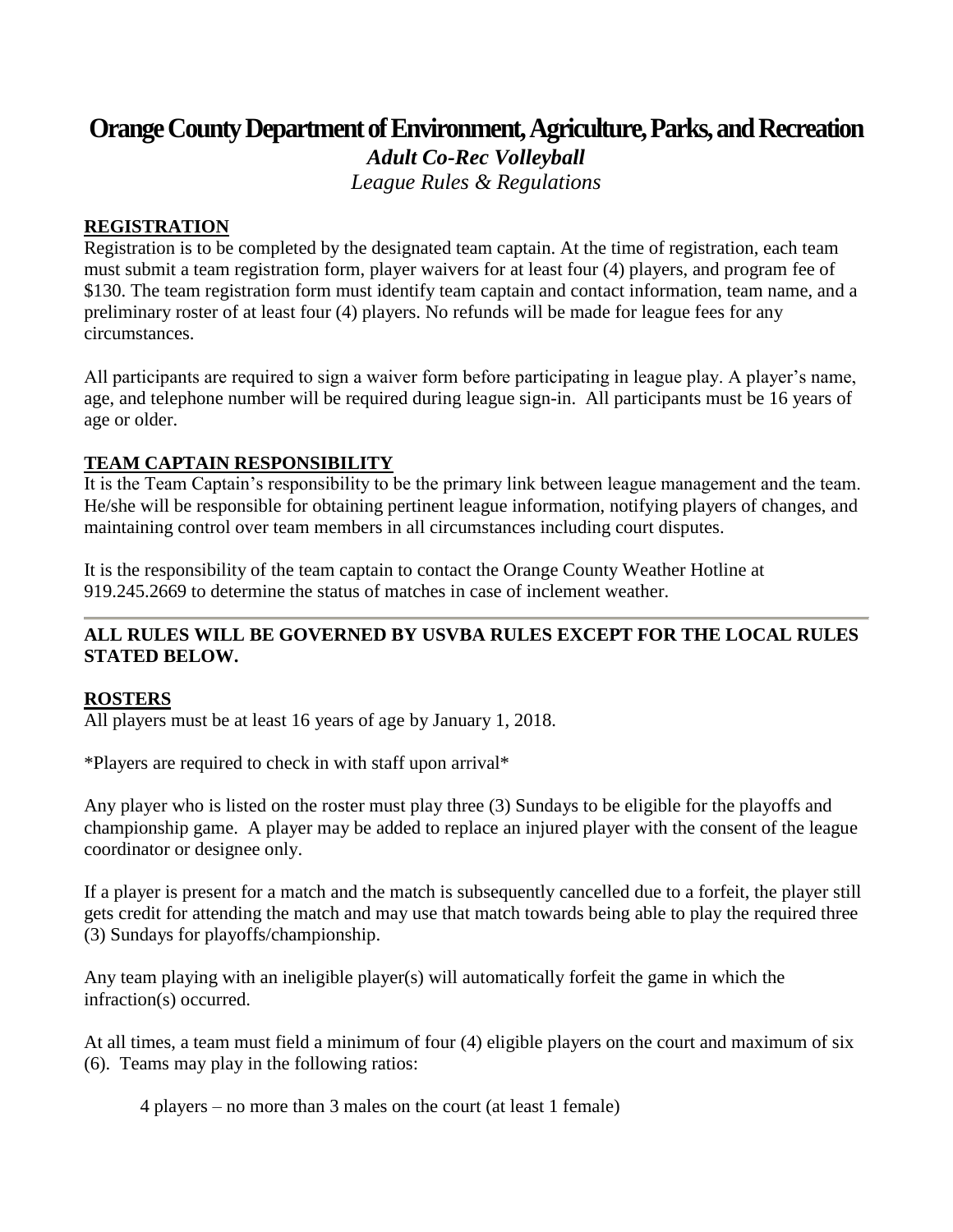5 players – no more than 3 males on the court (at least 2 females)

6 players – no more than 4 males on the court (at least 2 females)

Teams may not hold out players in order to play with fewer than six (6) players. (This is a 6-on-6 league.)

A team may consist of up to twelve (12) players.

Roster will be final by a team's third  $(3<sup>rd</sup>)$  weekend  $(6<sup>th</sup>$  match) of the season, after which, no player may be added.

All Captains are responsible on the first match to submit his/her entire roster.

# **EQUIPMENT**

Net height shall be set at  $7'11^{5/8}$ . Its height is measured from the center of the playing court.

# **MATCH RULES FORMAT**

Matches will be played every Sunday afternoon at the Orange County Department of Environment, Agriculture, Parks, and Recreation Central Recreation Center. Matches will be scheduled between 9:00 a.m. and 5:00 p.m.

Starting the match – A coin flip will decide side and serve for the first and third games of each match. The team listed first on the schedule will call the flip.

Scoring – A rally is the sequence of playing actions from the moment of the service hit by the server until the ball is out of play. A completed rally is the sequence of playing actions that result in the award of a point.

If the serving team wins a rally, it scores a point and continues to serve. If the receiving team wins a rally, it scores a point and it must serve next.

Using the rally scoring system, a team must win two out of three games. The winner of games one and two is the team that scores twenty-five (25) points and is ahead by two (2) or the first team to thirty (30) points. In the case of a 1-1 tie, the deciding set is played to fifteen (15) points. For the deciding set, the team does not have to be ahead by two (2).

Substitutions – Substitutions will be unlimited to the number of times a player may enter a game. A player must re-enter in the same place in the rotation each time throughout the game.

A team may use the rotation system prior to the start of each game and must continue the rotation throughout the game. Players must rotate in and out in the same order.

Playing Rules – At the start of the game, the serving team will signal readiness to play and give a verbal or visible signal to start.

Double hits, lifts, carries, and throws are illegal and will be called as such.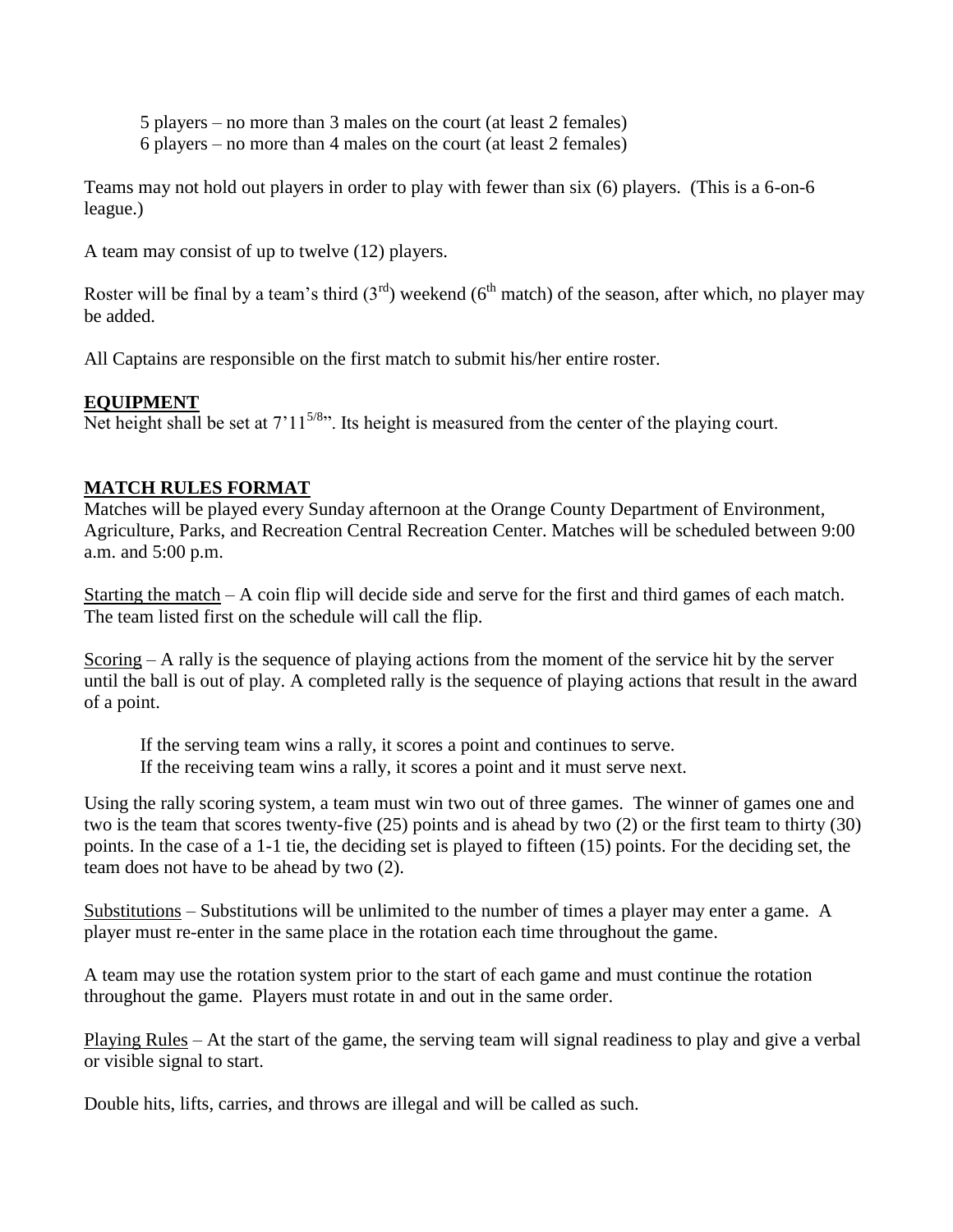Players may not block or spike a serve.

Players cannot touch the net during play.

Players may not go completely under the net and play the ball. A player may touch the opponent's court with a foot, provided that some part of the penetrating foot remains in contact with the centerline and does not interfere with play.

Net serve scoring is legal; meaning any ball that is served and makes contact with the net, falling inbounds in the opposing court is a legal serve and should be played by the receiving team.

Playing areas shall be changed at the end of each game.

The ball may be played from the net.

The ball is playable when it passes inside the poles. If any part of the ball touches or goes over the poles, it is out of bounds.

A player may go outside the court to play a ball.

A player may retrieve a ball that has entered a non-playing area provided some part of the player's body is touching the playing surface when contact is made with the ball. After playing the ball, the player may enter any non-playing area except for an adjacent court where competition is scheduled or occurring.

When competition is occurring or scheduled on an adjacent court, it is a fault for a player to enter the adjacent court before, while, or after playing the ball.

Teams will be given a five (5) minute warm-up time prior to the first game in a match only.

Teams will be given two (2) minutes in between games.

A player may have more than one (1) toss attempt when serving.

Players have eight (8) seconds to serve.

A block contact is not counted as a team hit. The first hit after the block may be executed by any player, including the one who has touched the ball during the block.

Each team is allowed two (2) 30-second timeouts per match.

The ball may contact the rafters unless it crosses the plane of the net into the opponent's court.

A ball is out of play if it contacts the ceiling or over- head objects over non-playing areas.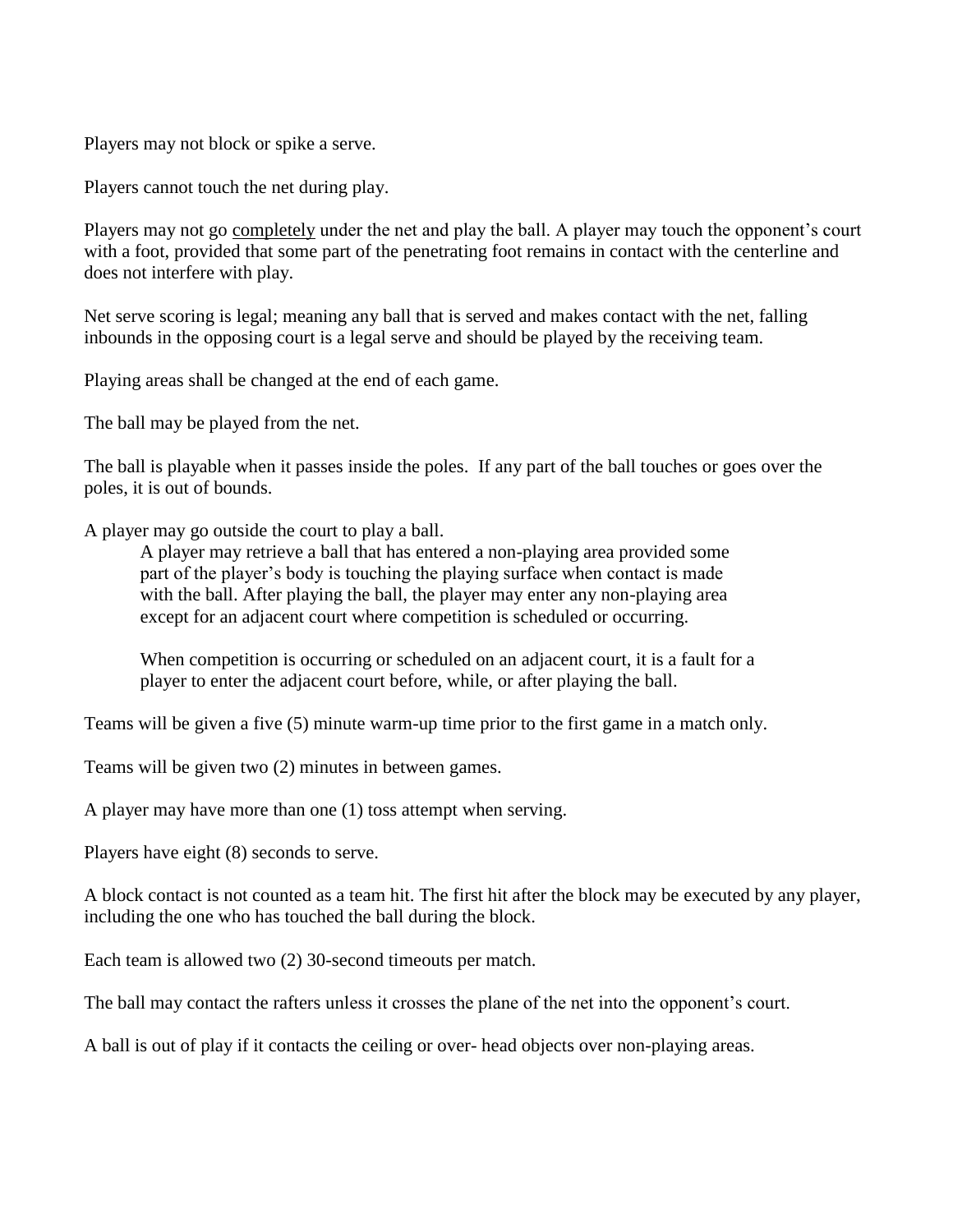A ball is out of play and a playover is directed if the ball comes to rest on an overhead object above the team's playing area and is still a playable ball.

#### **TOURNAMENT**

A double-elimination tournament will be played at the end of the season.

Ties in league standing will be broken based first on head-to-head play and then if the teams are still tied, a coin flip will determine the winner.

#### **AWARDS/PRIZES**

Regular Season Champion – Team gift certificate will be given to a local establishment (\$25) Regular Season  $2<sup>nd</sup>$  Place – Team gift certificate will be given to a local establishment (\$15) Regular Season  $3<sup>rd</sup>$  Place – Team gift certificate will be given to a local establishment (\$10) Tournament Champion – Team gift certificate will be given to a local establishment (\$30) Tournament Runner-up – Team gift certificate will be given to a local establishment (\$20)

#### **FORFEITS**

Should a team forfeit three (3) matches during the season; the team in question will be eliminated from playoff competition.

There will be a ten (10) minute grace period for match games as follows:

- No legal team by 10 minutes after, game 1 is forfeit.
- No legal team by 20 minutes after, game 2 is forfeit.
- No legal team by 30 minutes after, game 3 is forfeit.

If the minimum number of participants is not present for either team, at game time, a double forfeit will be declared. To obtain a win by forfeit, the required number of participants must be present and ready to play at the scheduled game time.

#### **GENERAL RULES**

No jewelry is allowed (i.e. chains, watches, earrings etc.)

Any schedule changes will not be made after the schedule has been printed. Games will not be rescheduled.

No game shall be arbitrarily postponed, except in the cases of extreme emergency as approved by the league coordinator or whereby the playing surface shall be considered unfit for play. On days when inclement weather or otherwise unforeseen circumstances may necessitate canceling games, a decision will be made when possible by 8:00 a.m. on the day of the scheduled game. A good faith effort will be made to notify captains of such a cancellation. However, captains and players should call the sports hotline for cancellation information at 919.245.2669.

No refunds will be made for league fees for any circumstances.